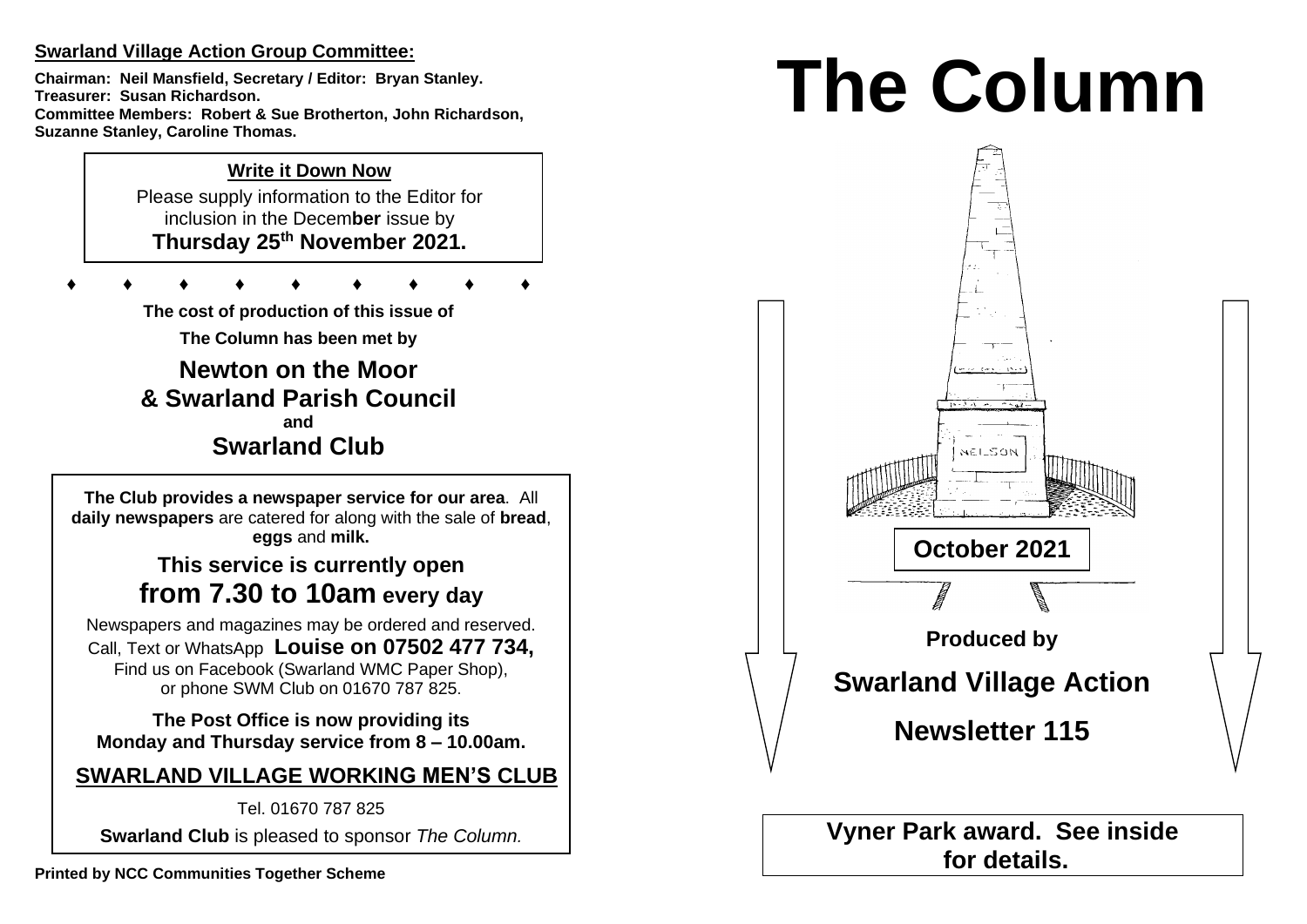Welcome to your latest issue of The Column and if you're new to the area, a special welcome to you**. To include something, however small, in the December issue, please supply it for inclusion by Thursday 25 th November. Send it to: The Editor, Bryan Stanley, on 01670 787 916 or by email at maxitoby1@gmail.com .**

Even with the eased Covid-19 situation, we are still using the NCC Communities Together Scheme to print it for us. Thanks to Ruth Armstrong for organising this again.

#### **Mobile Library Dates**

The NCC mobile library comes to our parish on some Wednesdays. It stops in **Swarland opposite The Square from 10.00 - 11.00am** and **Newton on the Moor from 11.10 - 11.30am.** If you miss either of these it's also in **Guyzance from 11.40am – 12.00 and Old Felton from 12.15 – 12.35pm.**  The next visits in our area are on **13th October, 10th November and 8th December**.

Most Libraries are now open for the 'select & collect' service and there are 'doorstep deliveries' for some customers. You may also wish to use NCC's Digital Library Services which are available 24/7.

You can check NCC's website for further library information at **northumberland.spydus.co.uk/cgi-bin/spydus.exe/msgtrn/wpac/home .**

#### **Support for Newton on the Moor and Swarland Residents**

Support is still available from the 45 residents in the parish who have volunteered to help out their neighbours who are resident within the parish during the Coronavirus Emergency.

In our parish, we have a population of over 900, in around 440 homes, and many are elderly and / or living alone. Volunteers are there to help you if you are vulnerable through ill health or age and don't have anyone else to help you. The sort of support we can provide is as follows: -

- Daily phone calls to check you are well and not needing help.
- Phone calls for a chat.
- Collection of prescriptions.
- Collection / delivery of food.

If you need help, email (if possible) **janandersonpc@gmail.com** or telephone 07775 060 430 during office hours preferably.

The Parish Council website is revised regularly with information relating to services available in our parish (find the website at **http://newtononthemoorandswarlandparishcouncil.org.uk/ ).**

NCC has a very useful page of information including a daily update of infections in each county ward (at https:**//northumberland.gov.uk** ).

*Best wishes, Jan Anderson (Parish Clerk)*

**♦ ♦ ♦ ♦ ♦ ♦ ♦ ♦ ♦**

## **Neighbourhood Watch Update – July 2021**

#### **Swarland / Newton on the Moor:**

So far, I have not received any information from the police regarding any criminal activity in our immediate area.

On the night of Thursday 12<sup>th</sup> August, the Rural Crime Team, together with volunteers conducted a police operation targeting rural and wild-life crime. The areas covered included Hexhamshire, Tynedale, Longframlington, Mitford, Longhorsley, Scots Gap and Rothbury. The results are as follows: -

15-20 Vehicles checked.

1 Vehicle uplifted in Corbridge, due to no insurance.

1 Cannabis warning issued (Slaley).

1 HORT/1 issued for the production of insurance (hire vehicle stopped in Dilston, Corbridge).

1 Poaching-related incident where lamping activity was seen (Healey / Slaley). However, no vehicle or persons detected.

The following may be of interest:-

Cyber criminals are gaining entry to business email accounts, and are sending a phishing email to the compromised account's contact list. The email contains an attachment or a link and asks the recipient to log in using their credentials to view / download the file. At first these emails were known to have come from compromised law firms. The police are now aware that other organisations have also been affected. If you receive an email from a legitimate source or known sender relating to the above **DO NOT OPEN** the email, click on the link or reply to the email. Always contact the sender by phone to verify that the email is genuine. It is suggested that if you cannot get confirmation, then delete the email. We have only received one piece of information from the police regarding criminal activity in our immediate area.

**If residents have information on any crime, please report this via the following numbers: Emergency issues 999, non emergency issues Tel. 101. To contact Rothbury Police, phone 101 ext 61353, e-mail alnwick.npt.northumbria.pnn.police.uk , or call in at the office in the Coquetdale Centre, Church Street, Rothbury. If the office is unattended, please use the yellow phone on the wall and an officer will be able to assist with your enquiry.** 

> *NW Co-ordinator, Harold Hinchliffe, 2 Nile Drive, Swarland. Tel.01670 783 669 or Mob.07713 097 250*

## **Recycling, Wants & For Sale Corner**

Why not recycle your unwanted items through The Column? Recipients of free items can make a donation towards this newsletter's running costs. Items for sale? – If successful, the seller can make a similar donation.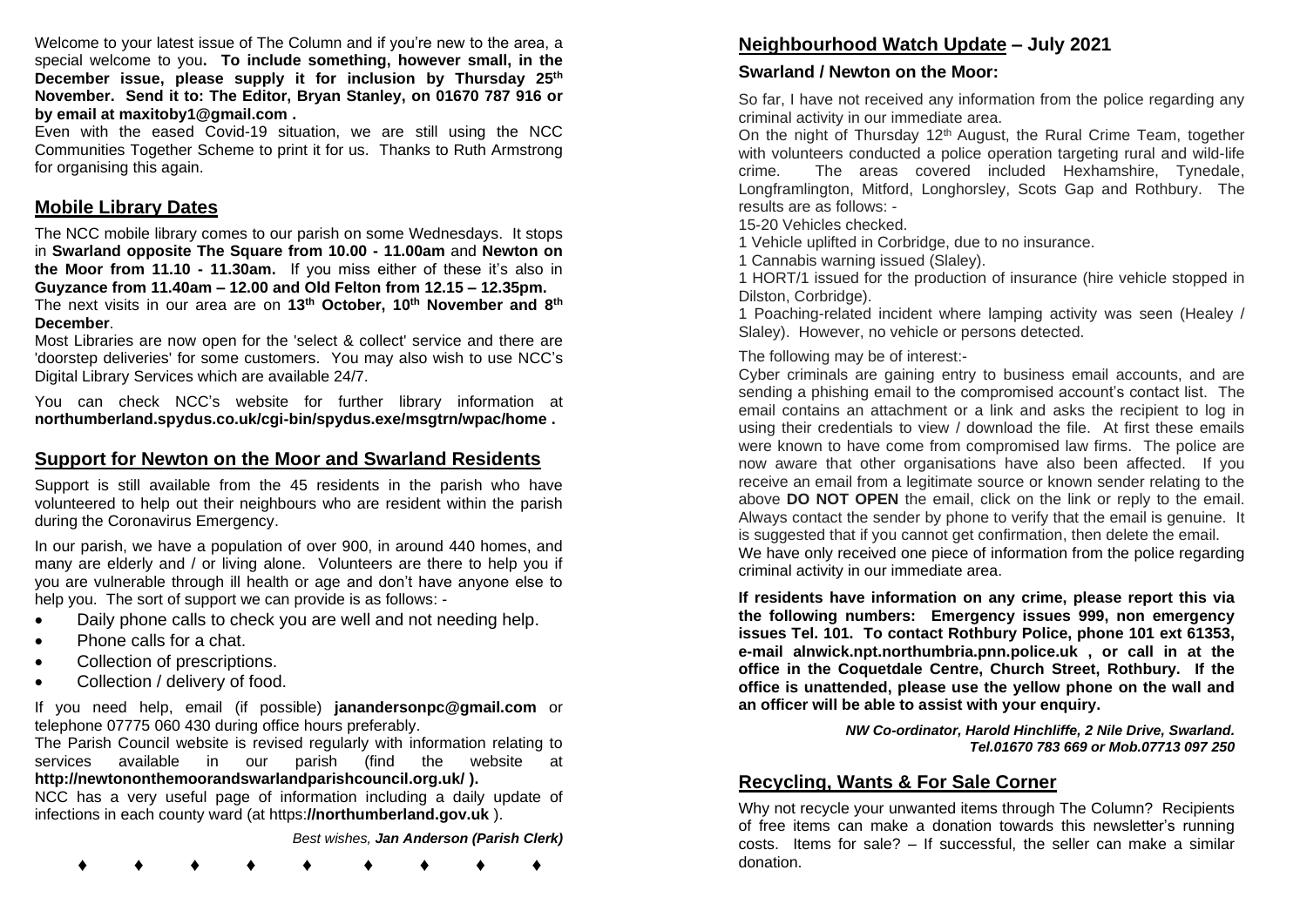## **Swarland Village Hall**

The Hall, which is run as a community facility is available for hire, bearing in mind that everyone must still follow any remaining Government Covid-19 restrictions. The majority of activities can now be booked but some regular activities are taking place outside or will not recommence until later. **Please support this local facility.** If you wish to check on whether you can book the Hall for a future event, please contact Bryan Stanley (contact details elsewhere) or Steve Woolfrey (**stevewoolfrey.PC@outlook.com** or 01670 787 883).

**Archery Practice:** indoor sessions at **7pm on Monday evenings – starting late October. T**he Club can supply all equipment. For details contact **Steve** on **Family.Woolfrey@outlook.com or 01670 787 883.** 

**Karate Classes** on **Tuesdays 5.30 - 8.30pm.** Contact **Ashleigh Davidson** on **07947 694 014** or **07930 838 872.** 

**Qi Gong (Chinese Energy Exercise) Class on Wednesdays 10 – 11 and 11.15 – 12.15.** Waiting lists are currently full – for details contact Anne Raine on **07934 425 844**.

**Swarland Craft Group meets on Wednesdays, 1.30 – 3.30pm.** Our first meeting on **22nd September** was very successful. Unfortunately, at the moment the Group cannot accept new members as we have reached the capacity of the Village Hall. Any enquiries: Margaret on 01670 – 787 705.

**Swarland Carpet Bowls** on **Thursday evenings from 7pm.** New members are always welcome. If you would like to give it a try, contact **Malcolm or Joan Nesbit** on **01670 783 140.** 

**Pilates Classes** on **Thursdays 9.30-10.30am.** To join in contact **sandyturnbull6@gmail.com .** Possible Monday class soon as well.

**Tribe-Zuza dance** sessions 11.15 – 12.15 on Tuesdays. For further details contact Angela on **01670 787 223.** 

## **Newton on the Moor Jubilee Hall - Coffee Morning**

Do come and join us on **Saturday 9th October from 10.00 till noon,** when we shall once again be offering coffee, outstanding cakes and scones and most importantly an opportunity to meet the village and your friends.

For the first time for several years, we have decided to increase our prices slightly, but £2.50 will still buy you a coffee / tea and scone while an investment of £3.00 produces a drink and a slice of one of our superb cakes. You can top up your coffee for 50p, buy a further slice of cake for £1.00, or another scone (with jam and butter included) for 50p. We offer cakes for sale, so please bring a suitable container if you would like to take some home.

We look forward to seeing you – do come along!

*Alison Gallico*

## **NotM & Swarland Parish Council - September 2021**

The Parish Council (PC) has reverted to holding traditional, face-to-face meetings, following a 17-month period of video meeting via Zoom.

#### **Parish Plan**

The PC has been reviewing the parish plan 'Community First', which was compiled by a broadly-based team of residents between 2008 and 2011. The Plan was and is for the whole community: it is not just a Parish Council plan. It covers a range of local services, economic activity, the needs of young people, public transport, and much more. Although now 10-12 years old, most of the information gleaned from the surveys and consultation events is still relevant, and there are many ideas and proposals that are still worth following-up. We have prepared an update and also a number of suggested priorities for further exploration and / or action on which we would like to hear people's views, preferably before the end of October. The review paper can be accessed on this link: **Parish Plan | Newton on the Moor and Swarland Parish Council .**

#### **Planning matters**

We benefitted from a useful training session with NCC chief planner Rob Murfin in September and, in the Q and A session which followed, we raised a number of issues, including:

- Our continuing desire to see adoption of the unadopted side-roads in Swarland, and our frustration at the 'ping-pong' between the highways and planning departments.

- The overloaded sewerage system, and the inability of Northumbrian Water to pose realistic objections to proposals for further building.

- Enforcement and effectiveness of planning conditions.

- The weakness of planning agreements to secure affordable housing.

We have been promised a fuller set of written responses to these issues….

#### **Transport improvements and road safety**

Rob Murfin is now in a more senior position, and in charge not only of planning, but also highways, waste and other local services. He has encouraged us to re-submit our current-year priorities, but with strengthened arguments, for the next Local Transport Plan.

#### **Budget 2022-23**

Over the next few months, we will be planning our budget and precept for next year. Please let us know if you have any projects or ideas in mind which might require some PC funding.

#### **Where's Trevor?**

We have been trying to persuade our local county councillor Trevor Thorne to pay us some attention and engage with our community. In his previous 4-year term of office 2017-2021, he attended just 7 of our meetings, out of a possible 44. He responded to just 5 of our emails, plus a few of our phone messages, and he has never supplied any written

*[Cont overleaf]*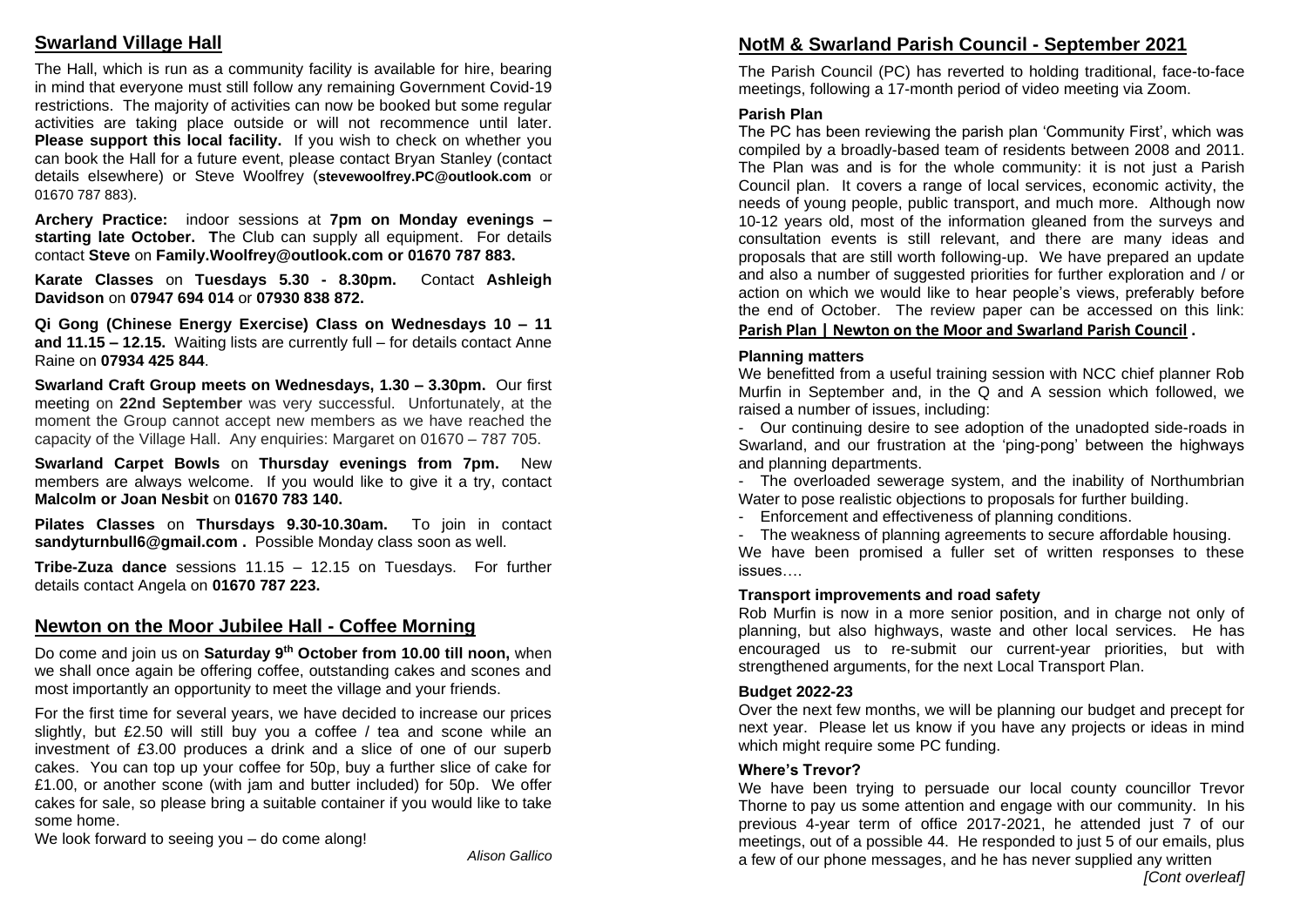#### *[ PC Update cont]*

reports for The Column. This is a pretty poor performance, considering his £20k annual 'salary' from the County Council. We look with some envy at those areas of the county with conscientious county councillors, who frequently attend their Parish Council meetings, produce reports for community newsletters, respond to correspondence, and proactively keep their communities informed about key issues and developments.

**PC Clerk, Jan Anderson** *janandersonpc@gmail.com* **or 07775 060 430. PC website: newtononthemoorandswarlandparishcouncil.org.uk .** 

## **Vyner Park News - September**

The group of dedicated volunteers which has transformed Vyner Park over lockdown, has not stopped! The changing areas in the Pavilion have been sorted out and are ready for use by the football team for competitive matches. In anticipation of the darker nights, we have also managed to get the flood lights working on the MUGA and tennis courts. The flood lights for the bowling green are going to take a bit more work but we hope to get them working again too.



As a result of the transformation of Vyner Park, this summer we entered the LOVE Northumberland awards, run by Northumberland County Council, to promote improvement of the environment in the county. We were 'Highly Commended' by her Grace the Duchess of Northumberland in the 'Best Coast or Countryside Project' (i.e. projects that happen in

more rural areas) at a Ceremony held at Alnwick Gardens in September (the 4 of us are top-left of centre).

My thanks go to all those who have helped and volunteered - without you, we wouldn't have done it. And. of course, please continue to help!

*Steve Woolfrey, Chairman of the Management Committee for Vyner Park Charity 01670 787 883 | steve.woolfrey@outlook.com*

**Deadline for items for the December issue of The Column: Thursday 25 th November 2021.**

## **Lower Coquetdale Red Squirrels**



Autumn is now upon us and it is a bountiful time for squirrels, Red or Grey, as fruits, seeds and nuts are in abundance. Hazelnuts began to appear at the end of August and squirrels love them. Unlike Reds, Greys can tolerate high tannin levels in the nuts they eat and so will eat them green. In areas with a large grey population, the hazelnuts will be gone before the reds are able to eat them.

Acorns are also very high in tannins and, contrary to popular belief, are not a major food source for Reds. The North of England still has a fair number of conifer trees and these have enabled some of the Reds here to hang on. Reds are more of a conifer specialist and, with being half the weight of a Grey Squirrel, can survive on the small seeds within the cones.

We continue to monitor the 8 sponsored feeders in Swarland woods as well as feeders in Newton on the Moor. Sadly, we've only had one Red kitten sighted so far this year. We need our remaining population to have kittens to keep the population thriving. September is the time when the second brood of the year is born, so hopefully, we'll see one or two more soon.

As always, please keep reporting any squirrel sightings on our website at **www.lcreds.org.uk** or email them to **sighting@lcreds.org.uk** .

We are always looking for more volunteers to help in the conservation of our local red squirrels. If you like being out and about in the countryside, think it's important to preserve our native wildlife and would like to be involved in a very worthwhile cause then please get in touch. You will find our contact details on our website at **www.lcreds.org.uk** .

*Lower Coquetdale Red Squirrel Group.*

**Deadline for items for the December issue of The Column: Thursday 25 th November 2021.**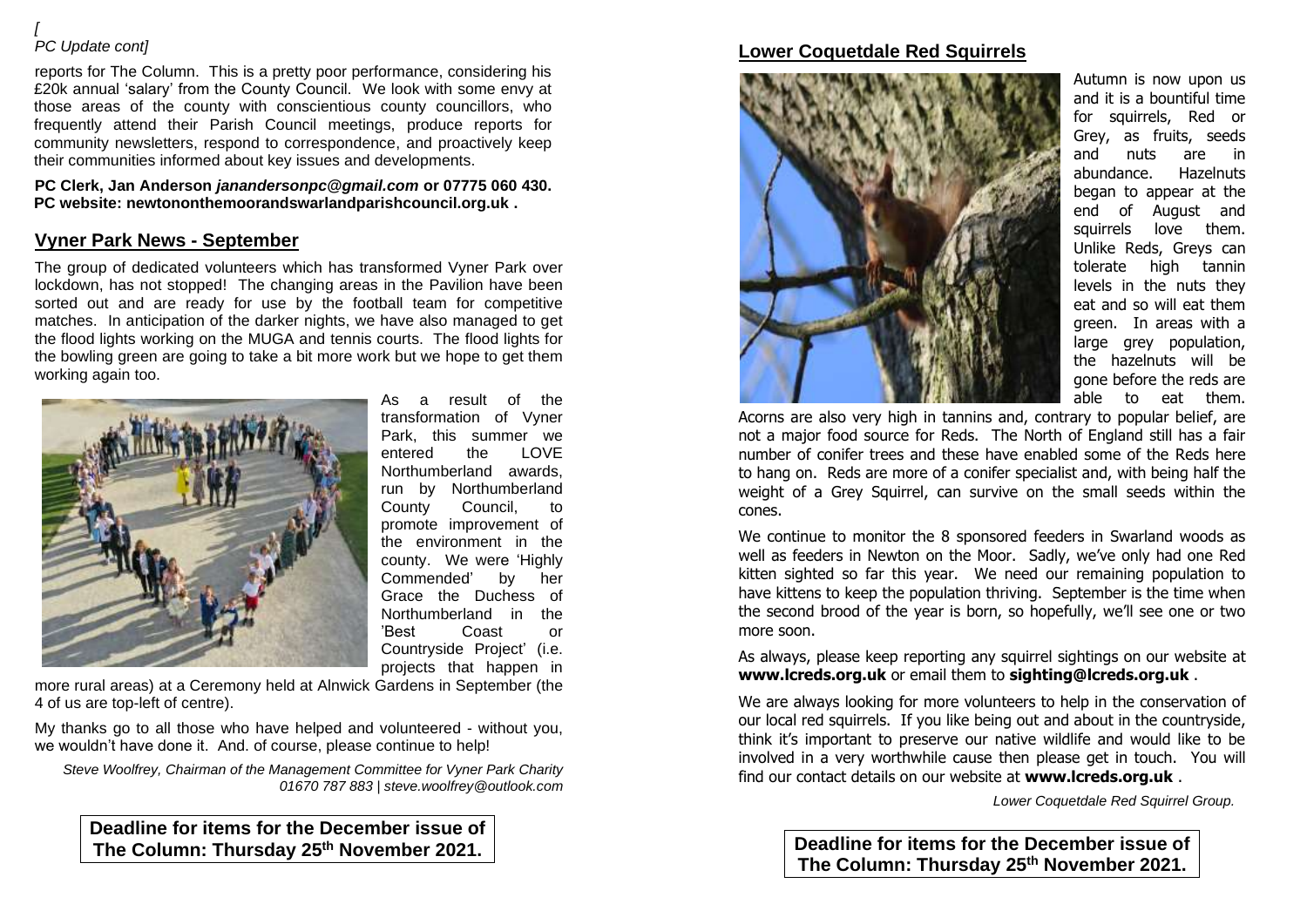### **Felton Surgery Patient Participation Group (PPG)**

## **Felton Surgery Patient Participation Group (PPG)**

Meetings of the Felton PPG have been taking place monthly; at the September meeting Suzanne Beddow was elected chair. She stressed the importance of representation from all areas of the practice and members are still sought from Shilbottle, Longframlington, and other outlying areas, as well as registered patients who may wish to join from within the Felton area. Please contact **alison.gallico@btinternet.com** for joining details.

Discussions on the new surgery building continue between the Parish Council and the developer but commercial issues remain. Members raised the issue of car parking space in view of the number of patients travelling from outside Felton village and have been assured that this is under discussion with the developer.

There have been rumours of the closure of the current building but these are incorrect and the surgery continues to function as normal. It is open from 8.30 to 6.00 (closed 1.00-2.00) with dispensers busy throughout the day. Social distancing remains an issue due to the small size of the waiting area, so face-to-face consultations cannot take place at present; the resumption of clinics is at the forefront of discussions within the practice and as soon as NHS permission is received, they will resume. The district nursing service is unaffected and continues as normal.

**The surgery has received its supplies of Covid and Flu vaccines. Eligible patients who received their second Covid jab at least 180 days ago are now being contacted by the surgery to make appointments for both jabs at Amble Health Centre, beginning with the over 70s.** As supplies increase, the next cohort of patients will be invited to attend. Patients may book through the national vaccination centres if they prefer to do so.

The routine programme of vaccinations for shingles and pneumonia, and smear and other tests continues. Dr Lees asks that patients who are unable to attend for smear tests should contact the surgery so others can be offered the appointment.

**Joan Givens** who has been the practice nurse for some years has retired; she will continue to assist on a part-time basis and a new practice nurse will join the surgery shortly. Two healthcare assistance have joined the Felton practice and **Dr Chris Trafford** has been appointed as a permanent GP. The new Registrars are **Dr Sana Muffazar, Dr Christopher Such & Dr Rachel Pearse.** The practice is delighted to offer physiotherapy advice; **Joe Hall will deal with musculoskeletal problems**, initially by phone, on Wednesday mornings.

Contact the practice by phone on **01670 787 353** or visit its website for further information at **www.feltonsurgery.nhs.uk** .

*Alison Gallico, PPG Secretary*

# **Neighbourhood Development Plans**

In Northumberland, Neighbourhood Development Plans are created by Parish or Town Councils and set out planning policies for the development and use of land in their area. These can be either general or site-specific policies and cannot block development already agreed through the Northumberland Local Plan. Once a Neighbourhood Plan is in force, planning decisions for that area must be taken in accordance with its policies, as well as those set out in the Northumberland Local Plan.

**Extract from NCC Neighbourhood Planning News** Letter dated July 2021: *"Residents of Alnmouth, Craster, Embleton, Hexham and Lesbury now have more of a say over future development in their parishes, following the adoption of their Neighbourhood Plans. The Neighbourhood Plans will form part of the Statutory Development Plan for Northumberland, meaning that future planning decisions in the five areas will be made in accordance with policies in the respective Neighbourhood Plans unless material considerations indicate otherwise. The plans were officially adopted - or 'made' - at a Cabinet meeting on 13 th July. This comes after there were referendums in each area, asking residents if they wanted the Neighbourhood Plans to be considered during the planning process. All of these plans and supporting documents may be viewed on the Council's neighbourhood planning website.* 

*The Neighbourhood Plans will become a key part of the planning process for these five areas. They will carry real weight in decisions on the provision of new housing, businesses and services, retaining community facilities, protecting green spaces, providing sustainable transport, protecting local heritage assets and the design of new development. They were created by parish and town councils with significant input and support from local residents, who worked closely with the neighbourhood planning team to determine what is important to each area during the creation of the plans.* 

*Northumberland Local Planning Authority has a statutory duty to support any local community preparing a neighbourhood plan. Work is continuing to prepare neighbourhood plans for 26 other parishes while 10 are already are already in place."* 

NotM & Swarland Parish Council Clerk Jan Anderson has confirmed we have not taken up our involvement in the scheme.

*Barry White*

## **The Great North Run (12th September 2021).**

I just want to say a very big **Thank You** to everyone who very kindly sponsored me in the Great North Run this year. Your generosity and encouragement has been overwhelming. I ran the 13.1 miles in 1 hour 52 minutes. A personal best.

So, I was very pleased with that. As this goes to print with all of your support, we raised over £2100. **Sightsavers** will be so appreciative, as am I. Thank you all for making a big difference to others not as fortunate as ourselves. Kind Regards, Postie Pete